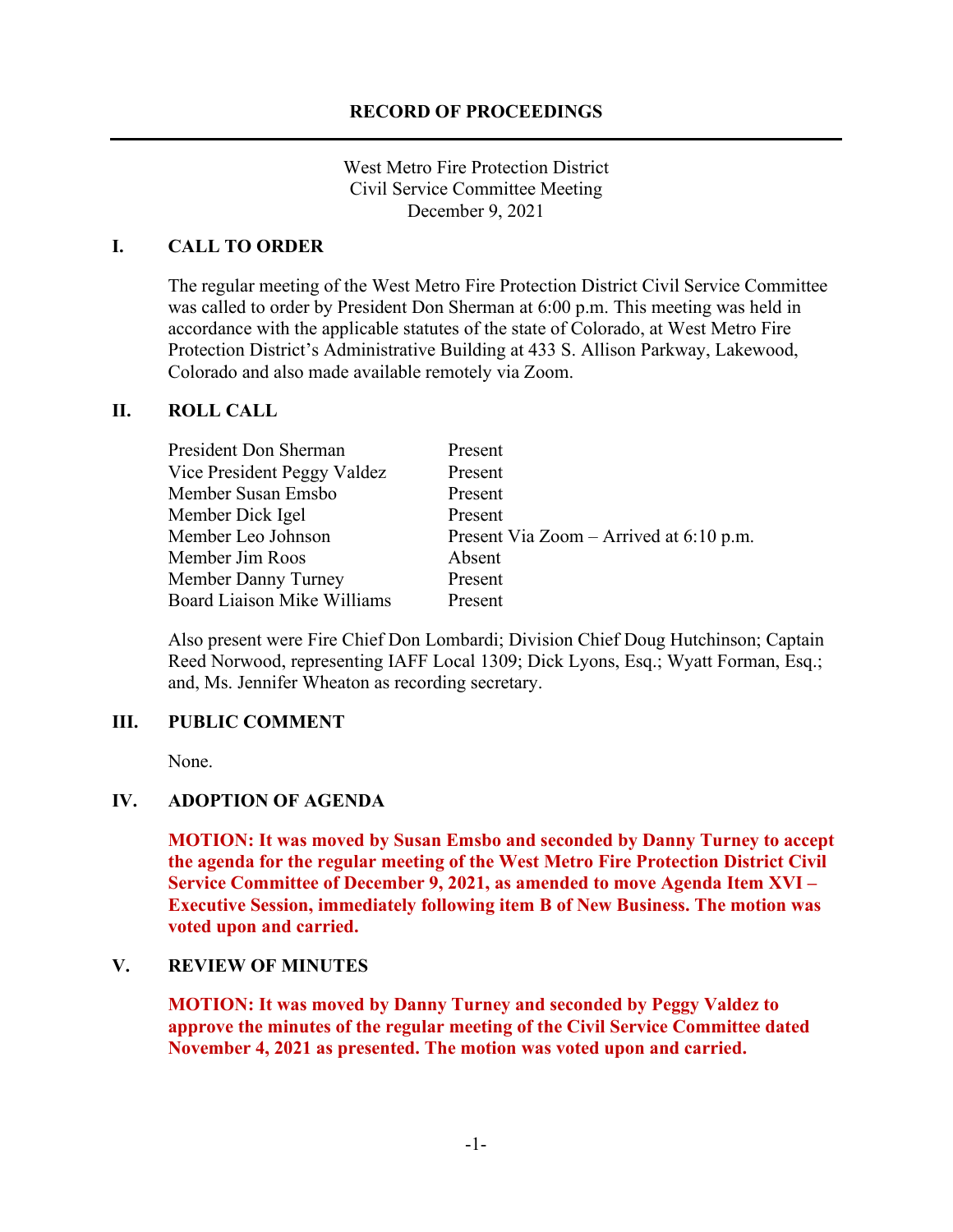# **VI. REPORT OF THE FIRE CHIEF** – D. Lombardi

The Board approved the 2022 proposed budget at the December 7, 2021 board meeting.

Response efforts continue with the evolving guidance and direction from the federal and local governments for vaccine mandates and mask wearing. The process for weekly PCR testing and test submissions for employees who have received an exemption from the vaccine is currently being finalized.

A broad evaluation of staffing is underway. Chief Lombardi has tasked the Standard of Cover SPT and the Operations Division with assessing the reasons staffing challenges are occurring with the current 125% staffing model. Part of that evaluation focuses on overtime. Another part of this evaluation is a First Responder Compassion Survey which will be conducted to assist in understanding the station and apparatus call volume, training schedules, and more, to better understand and attempt to alleviate extreme pressure experienced at some of the more demanding stations.

# **VII. REPORT OF THE TRAINING CHIEF** – D. Hutchinson

The recruit academy 21-02 graduation will be held tomorrow, December 10, 2021 at 4:30 p.m. All in-person attendees will be masked, and remote attendance is available from the West Metro Facebook page.

Preparations have begun for the upcoming recruit academy 22-01 which begins February 1, 2022 with 11 West Metro recruits. With the downtime in-between academies, the Training Division will take advantage of the availability at the entire Training Center for full multi-company drills during the month of January.

WMFR is planning to part ways with the Red Rocks Community College Fire Academy after the spring 2022 academy. Command staff has approved the decision, and a letter stating our intentions has been delivered to RRCC leadership. This decision comes after much deliberation and many lengthy discussions. Factors that contributed to this decision include, the District's current internal training needs, limitations with physical space, future recruit hiring, the overall staffing situation, and several other internal organizational needs.

# **VIII. REPORT OF LEGAL COUNSEL** – C. Tallerico, Esq.

None.

# **IX. REPORT OF BOARD LIAISON - M. Williams**

Mr. Williams reported on the November 16 and the December 7, 2021 board meetings. The next board meeting is scheduled for January 18, 2022.

# **X. REPORT OF THE UNION** – R. Norwood

The 2022 Working Agreement for the Firefighters and Mechanics has been finalized and signed. This is a 1-year contract.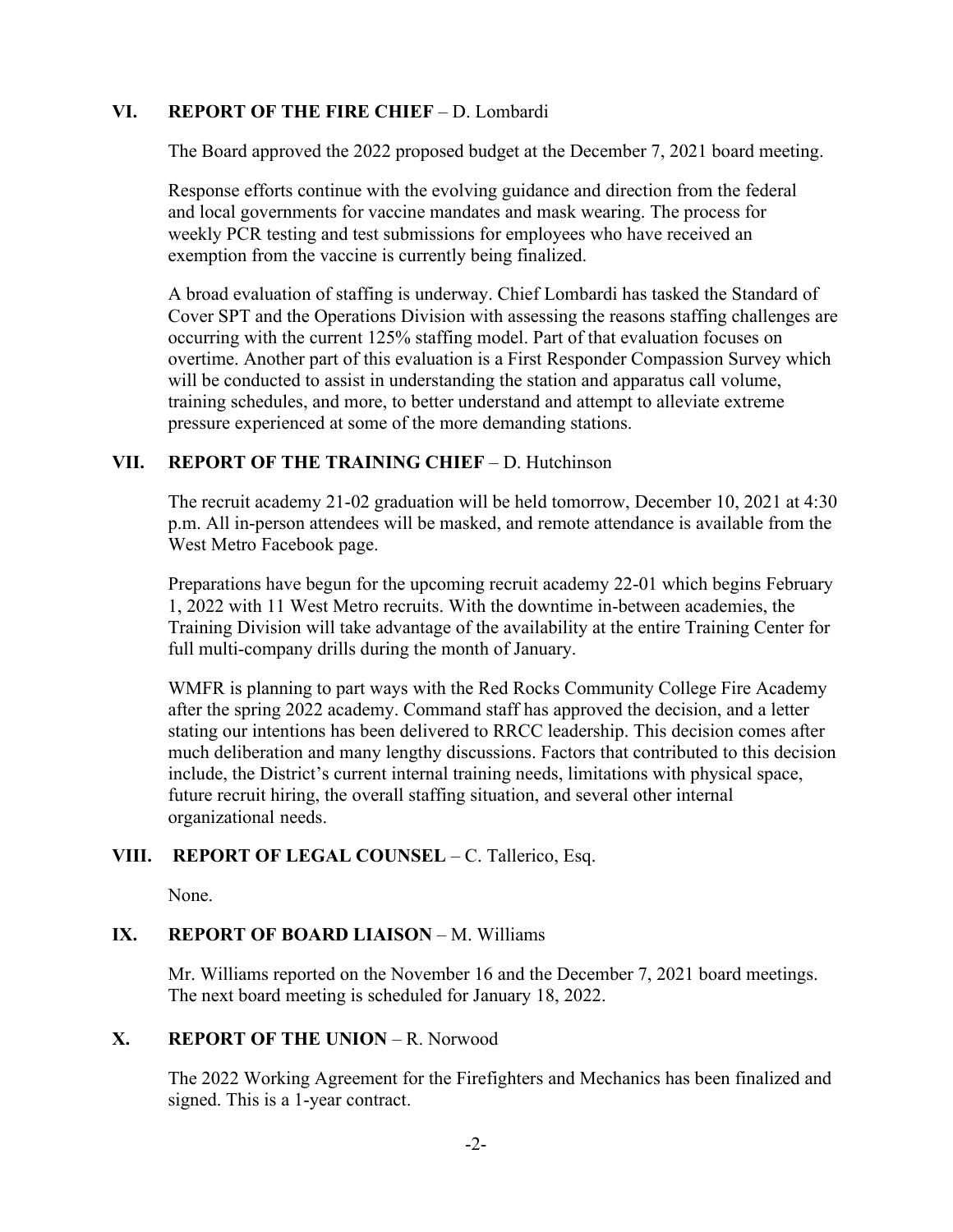The Union Holiday Party is Saturday, December 11, 2021. RSVP to Kevin Reichenbach to attend.

# **XI. REPORT OF THE RCS SUBCOMMITTEE** – R. Norwood

The 22-01 Academy begins February 1, 2022. This will be the final academy from the current hiring list. The next academy which begins August 1, 2022 will be taken from the new hiring list that will be established after the upcoming new hire testing process is complete. The new hire testing process is underway with the application period open December 1, 2021 – January 15, 2022. The written exam is set for January 29, 2022. Outof-town applicants will be eligible to complete the PAT during the same weekend. In-state applicants will take their PAT in early March, followed by the oral boards later in March. The process is condensed to complete all aspects of the exam to allow time for the background process to occur before the August Academy start date.

Chief Lombardi added that in his position as the president of the Metropolitan Fire Chiefs, the Metro Chiefs are partnering with the U.S. Fire Administration to conduct a hiring study, attempting to understand changes in hiring and why agencies are experiencing difficulty with hiring. Once the data is available, Chief Lombardi will present it to the CSC.

# **XII. FINANCIAL REPORT –** D. Hutchinson

A. Budget Review

Chief Hutchinson reviewed the 2021 year-to-date budget.

# **XIII. OLD BUSINESS**

A. 2022 Captain Promotional Exam

The deadline for applications is December 16, 2021. At present, there are seven qualified lieutenants who have submitted applications. The written exam is set for January 18, 2022, with the assessment center planned for February 7, 8, and 9, 2022.

B. 2022 3<sup>rd</sup> Grade Developing Firefighter Written Exam (2021-01)

The deadline for applications is January 3, 2022. Seven of the twelve candidates have submitted applications. The exam is set for February 11, 2022.

# **XIV. NEW BUSINESS**

A. Certify the Top Five Names from the Eligibility Register for the Rank of Lieutenant

**MOTION: It was moved by Leo Johnson and seconded by Danny Turney to certify the top five names from the eligibility register for the rank of lieutenant (E. Arthur, Scott Martin, H. Vancil, D. King, S. Calocci). The motion was voted upon and carried.**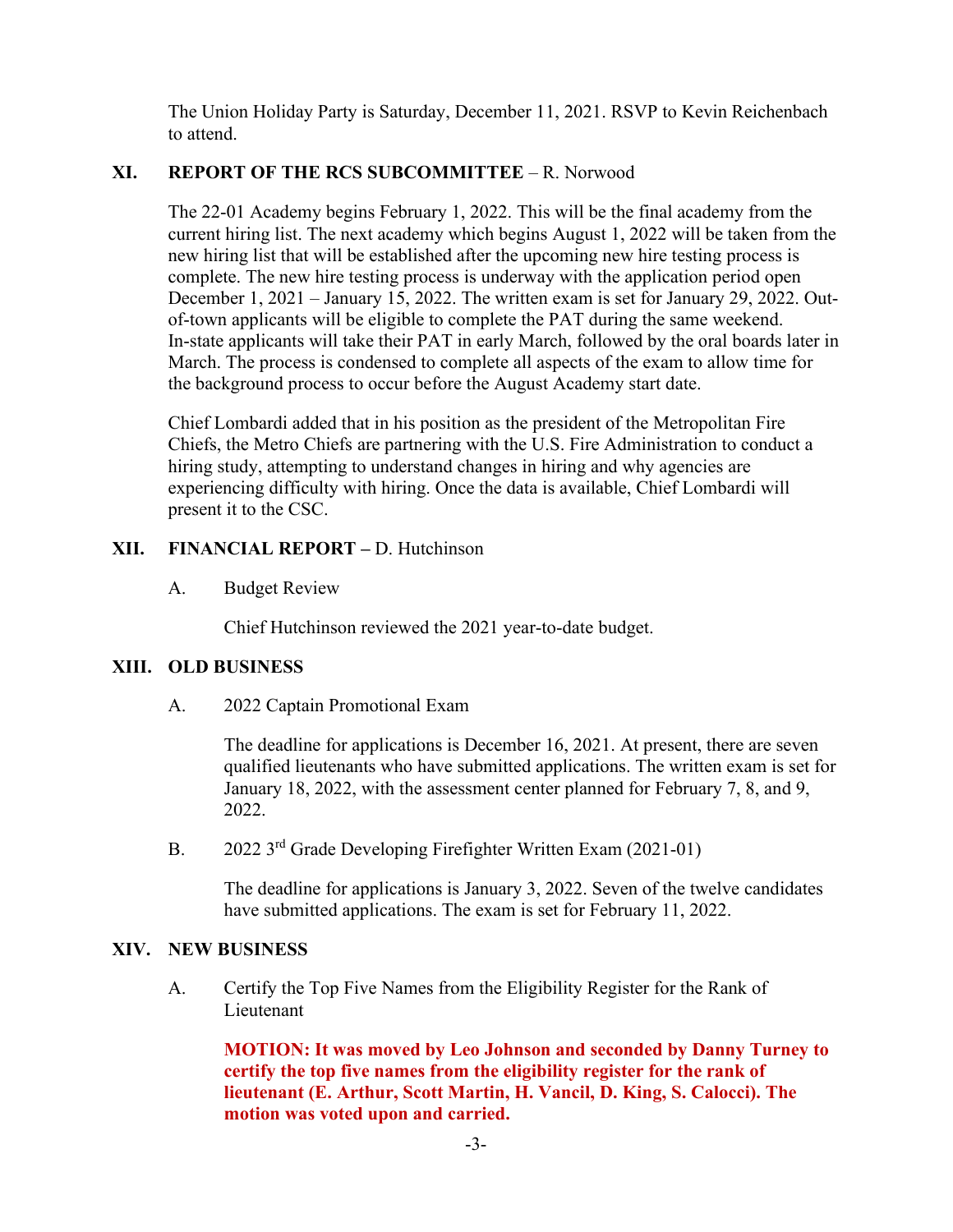B. Retain Special Independent Counsel Dick Lyons for the Civil Service Committee – President Don Sherman

**MOTION: It was moved by Leo Johnson and seconded by Dick Igel to retain special independent counsel Dick Lyons for the Civil Service Committee. The motion was voted upon and carried.**

**XV. EXECUTIVE SESSION – Moved from agenda item XVI to agenda item XV**

**MOTION: At approximately 6:44 p.m. it was moved by Danny Turney and seconded by Susan Emsbo to enter into an executive session pursuant to § 24-6- 402(4)(b) CRS for purposes of legal advice pertaining to the appeal process for the Nickalus Bourne appeal to the Civil Service Committee. The motion was voted upon and carried.**

**MOTION: At approximately 7:26 p.m. it was moved by Danny Turney and seconded by Leo Johnson to resume the regular board meeting of the West Metro Fire Protection District. The motion was voted upon and carried.**

President Sherman announced that no motions were made nor were any votes taken.

C. Set Hearing Date for Appeal of Command Order of Discipline by Nickalus Bourne – Fire Chief Don Lombardi

**MOTION: It was moved by Peggy Valdez and seconded by Susan Emsbo to approve the Notice of Review Hearing regarding the matter of Firefighter Paramedic Nickalus Bourne and the appeal of the Command Order of Discipline to be conducted at the January 13, 2022 Civil Service Committee meeting at 6:15 p.m. The motion was voted upon and carried.** 

#### **XVI. OTHER MATTERS**

A. Civil Service Committee and Board of Directors Holiday Gathering at 240 Union – December 15, 2021 - CANCELLED

#### **XVII. ADJOURNMENT**

**MOTION: There being no further business to be presented it was moved by Danny Turney and seconded by Peggy Valdez to adjourn the regular meeting of the West Metro Fire Protection District Civil Service Committee. The motion was voted upon and carried.**

The meeting adjourned at 7:48 p.m.

Recording Secretary: /s/s/ Jennifer Wheaton /s/ Don Sherman